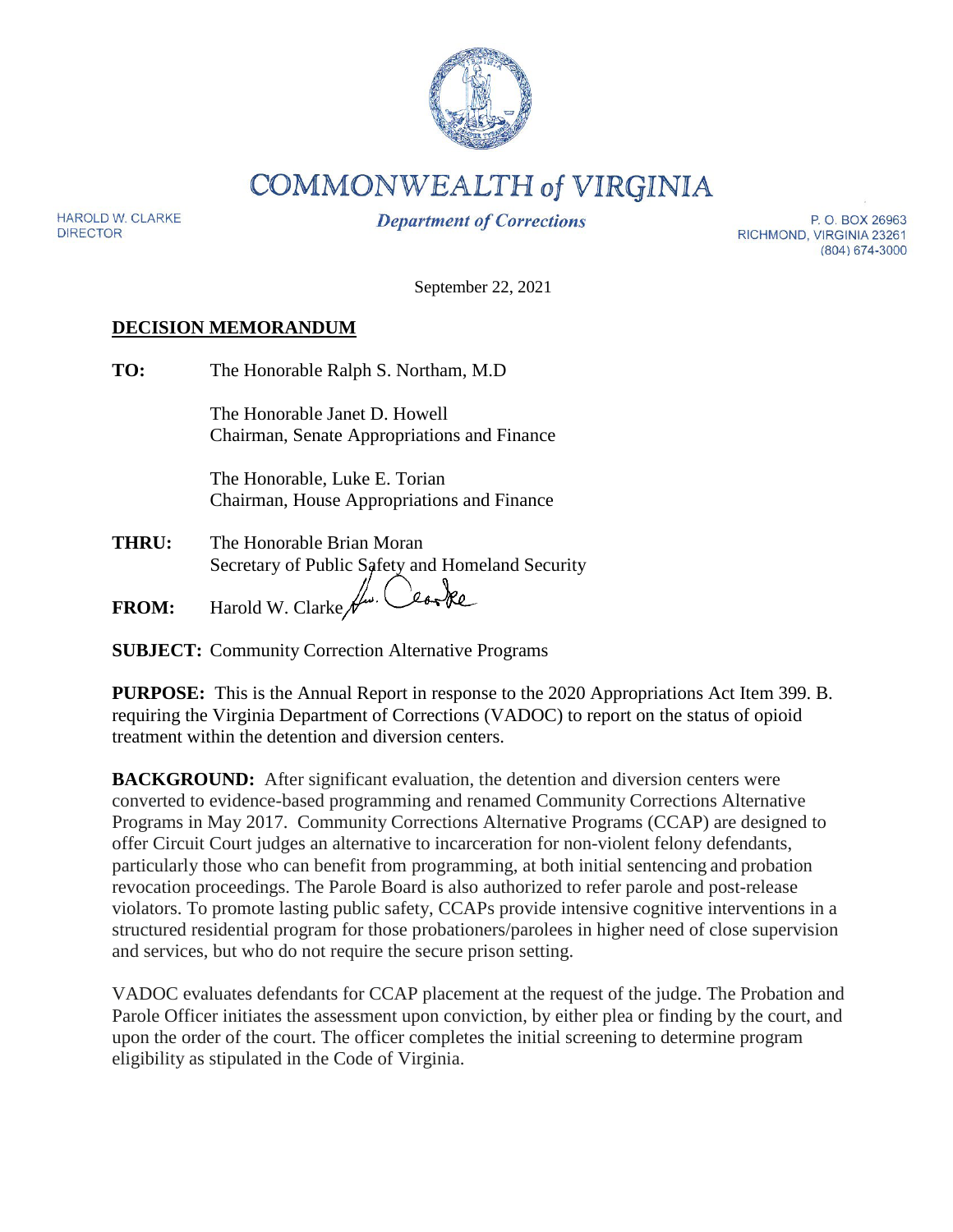The Honorable Ralph S. Northam September 22, 2021 Page 2

**JUSTIFICATION:** During the past fiscal year, VADOC has continued to enhance the Community Corrections Alternative Programs in order to meet the growing needs of the substance use disorder population during the pandemic. CCAPs now include an intake phase where participants are quarantined and receive additional assessments to ensure appropriate treatment intensity. Program duration is now determined by individual need, skill acquisition and program progress. Additionally, CCAPs have been included in the Medication Assisted Treatment Reentry Initiative and the Peer Recovery Specialist Initiative, both funded through the State Opioid Response grant.

While there have been many successes, the Department has also faced challenges. The COVID-19 pandemic had a significant impact on operations and other activities within the CCAPs, such as community employment. Throughout this challenging time, programming has continued at all CCAP locations. VADOC continues to excel in meeting the treatment needs of the participants by utilizing CDC guidelines to ensure their safety as well as the safety of the staff.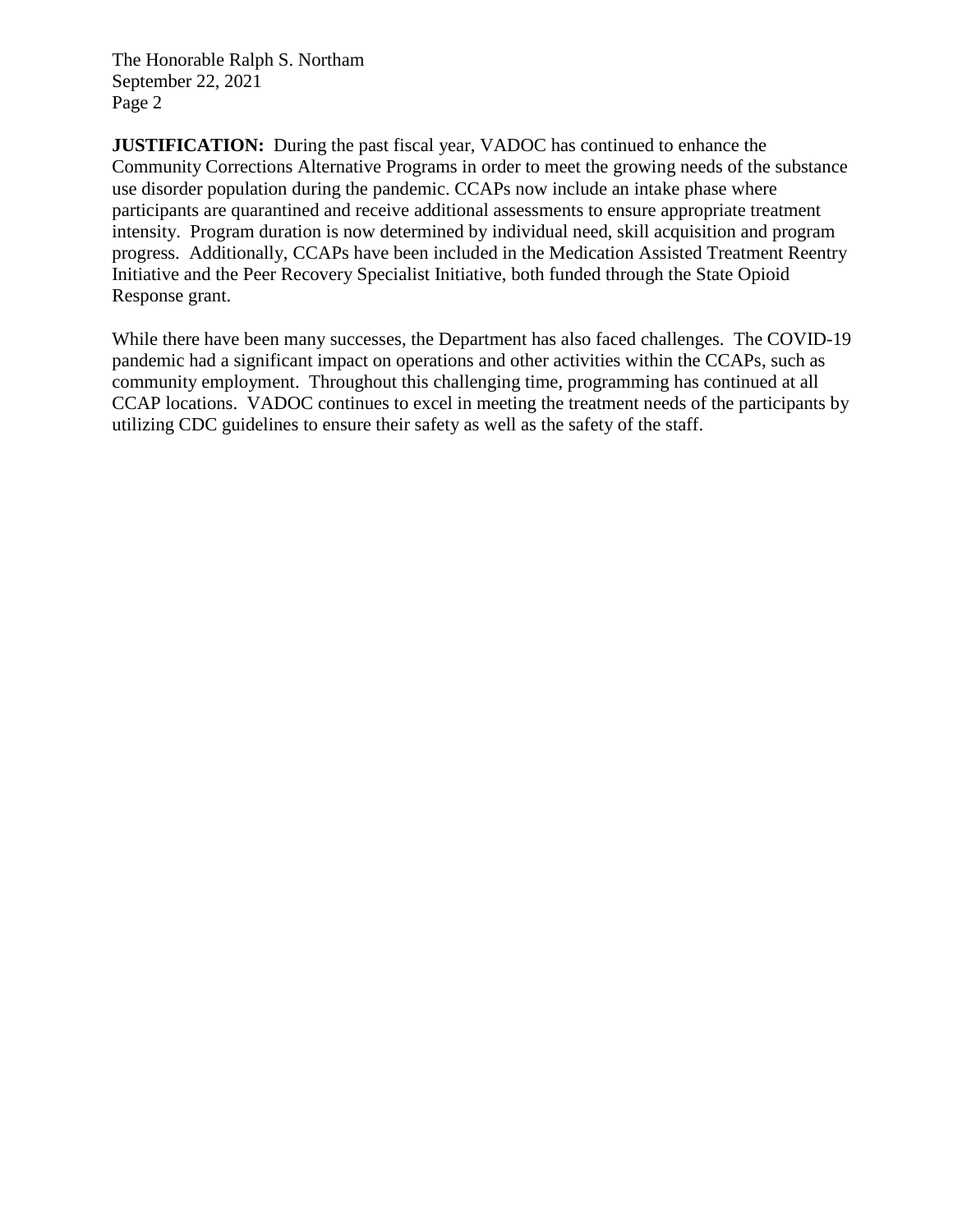# **Community Correction Alternative Programs Virginia Department of Corrections**

FY2021 Report



Harold W. Clarke, Director

October 1, 2021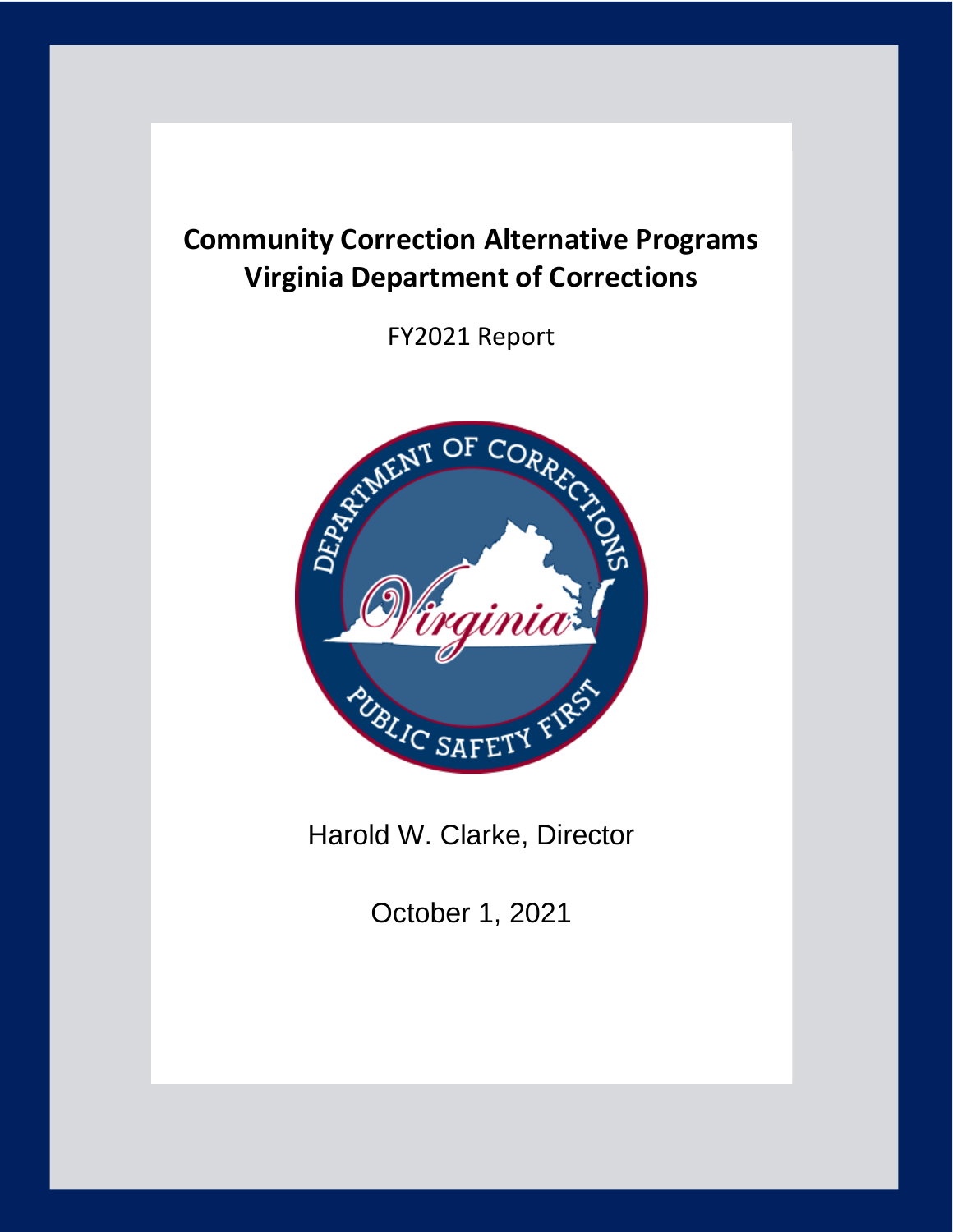

## **Authority**

This report has been prepared and submitted to fulfill the requirements of Appropriations Act 1289 Item 399 Letter B of the Acts of Assembly of 2020. This provision requires the Virginia Department of Corrections (VADOC) to report information pertaining to the agency's opioid treatment programs in the detention and diversion centers to the Governor, the Chairmen of the House Appropriations and Senate Finance Committees by October 1<sup>st</sup> of each year.

### **Background**

 $\overline{a}$ 

After significant evaluation, the Detention and Diversion Centers were converted to Community Corrections Alternative Programs (CCAP) in May 2017. The Code of Virginia establishes the authority and minimal eligibility criteria for  $CCAPs<sup>1</sup>$ . This sentencing option is devised to reach the targeted population of non-violent felony defendants, either at initial sentencing and/or at probation revocation proceedings. The Parole Board is also authorized to refer parole and postrelease violators to CCAP. The goal of the program is to provide a structured environment where participants acquire and practice the skills necessary to sustain positive behavioral changes and long-term recovery.

VADOC evaluates defendants for CCAP placement by order of the judge. The probation and parole officer initiates the assessment upon conviction, by either plea or finding of guilt by the court. The officer completes the initial screening to determine program eligibility as stipulated in the Code of Virginia.

Following the initial program eligibility screening, the officer completes the participant risk and needs assessment instrument (COMPAS), and forwards it along with the initial screening document to the VADOC CCAP Referral Unit. The CCAP Referral Unit determines suitability for program participation. A court imposed program placement is required, along with a suspended sentence followed by two years of probation supervision, contingent on successful CCAP completion.

Before acceptance into the program, the Department of Corrections must determine eligibility and suitability based on an assessment of each participant's risk and needs, which are central to participation in the CCAP. The program accepts participants who have moderate to high criminal recidivism risk with significant treatment needs. The research based acceptance criteria supports that some individuals who are deemed low risk to recidivate can address their needs more effectively through community resources. On a case-by-case basis, participants assessed as low risk but who have significant treatment needs may be accepted if treatment resources are not available in the local community or if all other resource options have been exhausted.

<sup>&</sup>lt;sup>1</sup> See Code of Virginia, §19.2-297.1, 19.2-616.4, and 53.1-67.9. Per §19.2-316.4(B)(2), the Department shall have the final authority to determine an individual's eligibility and suitability for the program.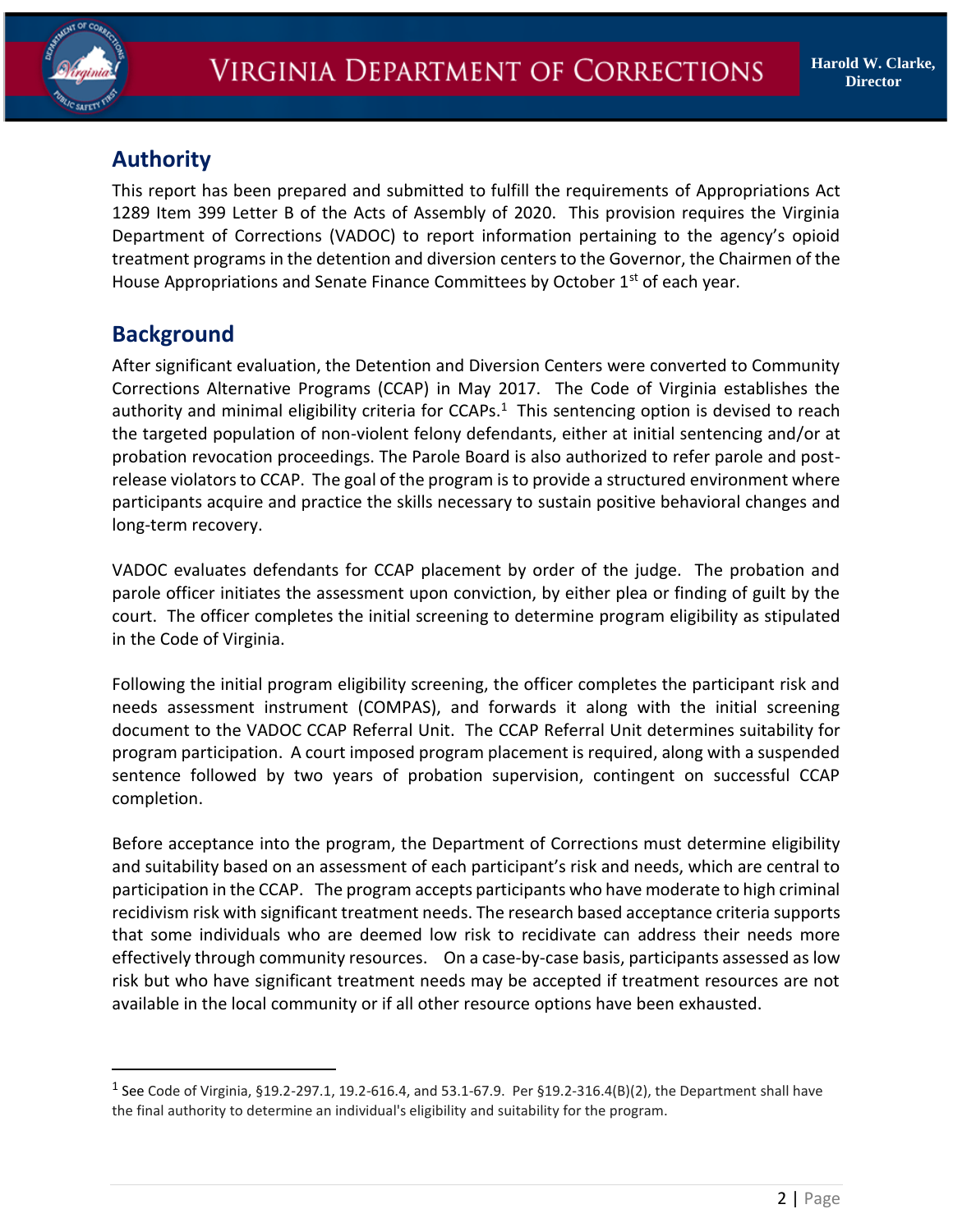

The needs of the participant will determine the duration of the CCAP, approximately 22 to 48 weeks. The COMPAS Risk and Needs Assessment identifies specific criminogenic needs that contribute to participants' criminal behavior such as criminal thinking, criminal associates and peers, cognitive behavioral and/or substance abuse. Research based treatment interventions are utilized to address these needs. Male participants who have moderate treatment needs participate in the Stafford or Harrisonburg CCAP. The Chesterfield Women's CCAP is designated for female participants. The moderate participants receive cognitive behavioral treatment, substance use disorder treatment, vocational and educational services as well as engage in a work component.

Probationers who have higher treatment needs are assigned to Appalachian CCAP, Brunswick CCAP and Cold Springs CCAP. Female participants with higher treatment needs will also participate in the Chesterfield Women's CCAP. Participants receive intensive cognitive behavioral treatment, intensive substance use disorder services, education services, vocational training such as welding and masonry as well as the core programming listed above for the moderate participants. Participants will continue to be evaluated and more intensive services provided as needed. The table below provides the bed capacity for each CCAP site.

| <b>CCAP</b><br><b>Facility</b> | Appalachian | <b>Brunswick</b> | <b>Chesterfield</b> | Cold<br><b>Springs</b> | Harrisonburg | <b>Stafford</b> |
|--------------------------------|-------------|------------------|---------------------|------------------------|--------------|-----------------|
| <b>Bed</b><br>count            | 106         | 150              | 150                 | 168                    | 126          | 116             |

In 2019, 91% of those accepted into CCAP were identified to need intensive substance use disorder services. Cold Springs, Appalachian and Brunswick are dedicated to addressing intensive substance use disorder issues for males. Intensive CCAPs utilize a peer community model similar to therapeutic community programs; structure, accountability and support are essential ingredients to the program design. The community offers an opportunity to practice the skills and apply feedback. The phase system allows participants to progress through treatment on an individual basis. The phases consist of Phase I - orientation, Phase II – resocialization and recovery skills acquisition, Phase III - internalization and maturation, Phase IV - reentry. Female participants receive gender responsive substance use disorder resources in conjunction with treatment conducted by the outpatient substance use disorder contract providers.

In FY2020, the VADOC designated 150 more beds for intensive drug treatment services in the CCAP with the opening of the Brunswick CCAP in February 2020. This expansion was critical since the CCAP is in high demand by the circuit courts. Due to the opioid epidemic in Virginia, CCAPs have become a resource for the communities in the Commonwealth, which lack the additional substance use disorder services to address the mounting needs. The increase in court referrals to CCAP resulted in a seven-month waitlist for placement at the intensive male sites at the start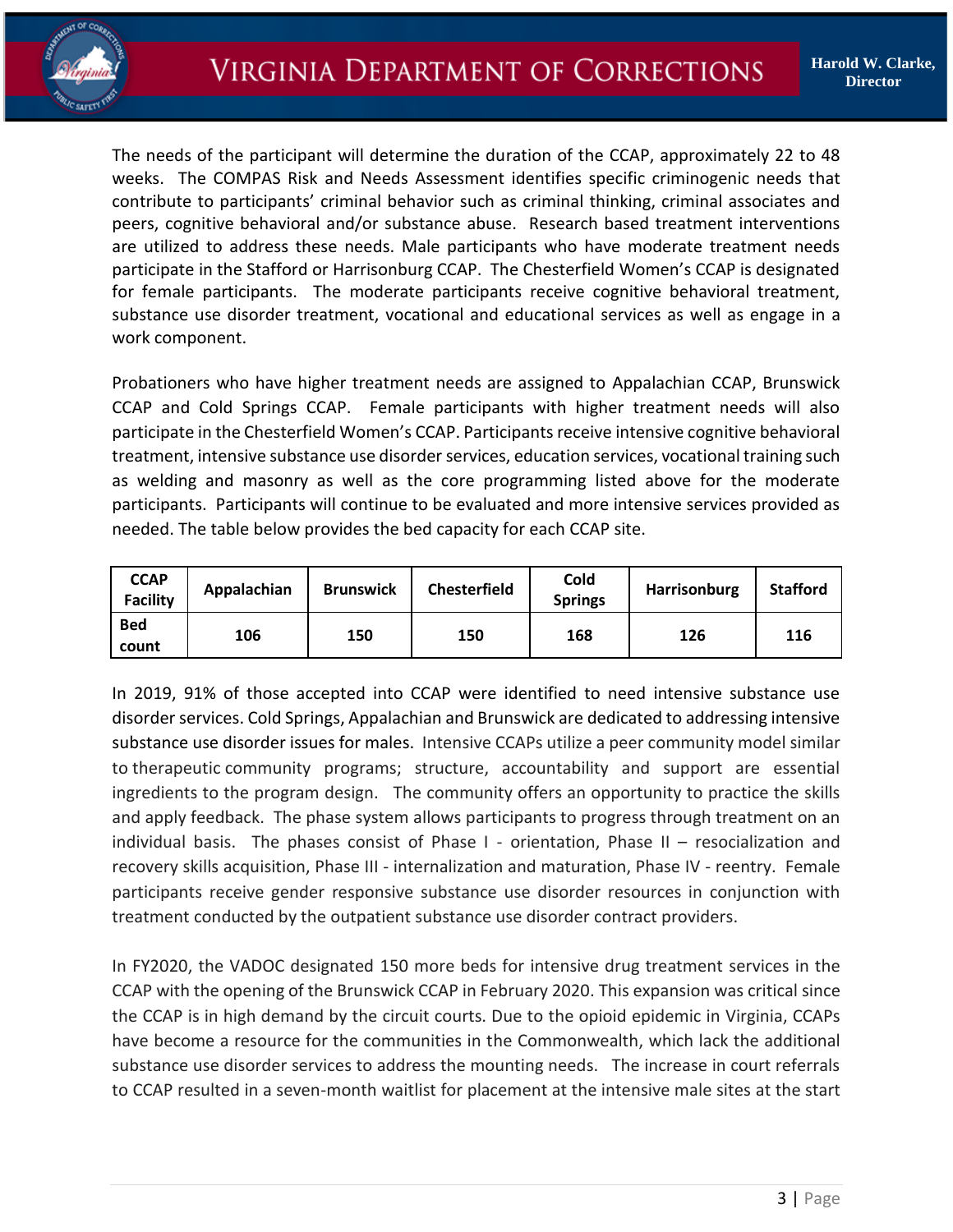

of the fiscal year. A steering committee now guides program changes to meet the increasing demand for CCAP services. A CCAP Program Manager position was created to offer oversight of the CCAP system, and to provide technical assistance with staff training and meeting targeted performance measures.

#### **Program Data**

 $\overline{a}$ 

Consistent with 42 other states, VADOC's official recidivism measure is the re-incarceration of participants with a new state responsible sentence within three years of their release.<sup>2</sup> It takes at least 4 years for data to mature to derive a three-year rate. Since the CCAP was fully implemented in 2018, there has not been an adequate follow-up time to provide recidivism information for the current report. However, VADOC is currently tracking data on each CCAP graduate and will provide the recidivism information in the future when the data becomes mature. VADOC will continue to track intermediate measures aimed to examine the effectiveness of the program.

The following data was collected during FY 2019 to ensure the time for measurement of relapse after graduation.

- Prior to entering the CCAP, 70% of participants had positive tests for any illegal drugs.
- Prior to entering the CCAP, overall, 39% of participants had a history of testing positive for opioids, and varied from 27% to 50% across different CCAP sites. As the program participants with substance use disorder needs have increased, especially those with opioid dependence, it is anticipated the statistics of those with positive drug tests before entering CCAP will continue to increase in subsequent years.
- At Chesterfield Women's CCAP, 91% of participants did not test positive for any drugs during enrollment. After graduation, 55% had no positive drug tests in the six-month follow up period after completion of CCAP
- During the CCAP enrollment, the vast majority of participants (88% to 98%) had no positive drug test results. This data reflects not only those in the intensive phase of the program but also those in the later phase who had the opportunity to participate in vocational opportunities outside the program in community sites.
- In the six months after program completion, 55% of CCAP graduates had no positive drug tests. While 45% of CCAP graduates did have a positive drug test, only 18% had a positive test for opioids. It should be noted that due to the chronic nature of addiction, the national average for relapse after one year of completing treatment is 40% to 60%, with the rate of relapse for those with opioid use disorder as high as 91%.<sup>3</sup>

<sup>&</sup>lt;sup>2</sup> This recidivism measure is recommended by the Correctional Leadership Association (formerly known as ASCA). This is the measure with the largest impact on corrections as it involves a state responsible incarceration.

 $3$  The national average for relapse data provided was gathered by the National Institute on Drug Abuse (NIDA). NIDA is the lead federal agency supporting scientific research on drug use and its consequences.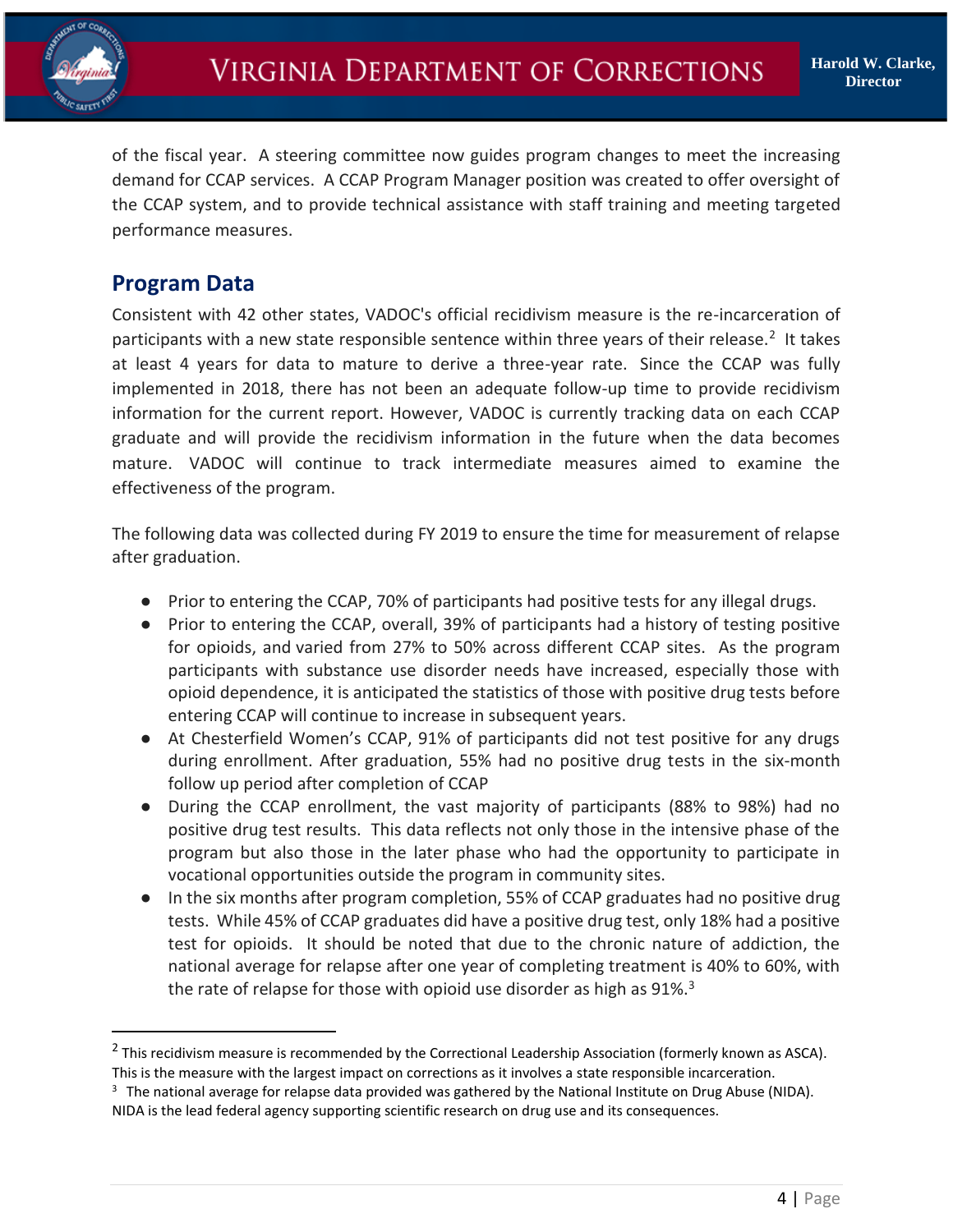

● The majority of CCAP graduates in FY2019 scored high risk on the general recidivism scale (57%). FY 2019 CCAP participants consistently scored higher risk on the COMPAS scales than FY2018 CCAP participants. This data indicates that those who are being referred and accepted into CCAP are those who are high risk and high need, the intended population.

A review of CCAP Referral Data for FY 2018, 2019 and 2020 revealed the trend toward increasing need for CCAP services. Due to the COVID 19 pandemic, there was a reduction in court proceedings which resulted in a significant decline in CCAP referrals from March through June 2021.

- As the court referrals have increased, CCAP has continued to adapt to meet the needs of the target population: 59% of those referred to CCAP were accepted in FY 2018; 70% of those referred were accepted in FY 2019; and 71% of those referred were accepted in FY 2020; in FY 2021 69% of those referred were accepted.
- The percentage of accepted referrals requiring intensive services has continued to increase each year: 88% of referrals were accepted for intensive services in FY 2018; 91% in FY 2019; and 92% in FY2020. In FY 2021, data reveals that 95% of males were placed in intensive substance use disorder services during that time.

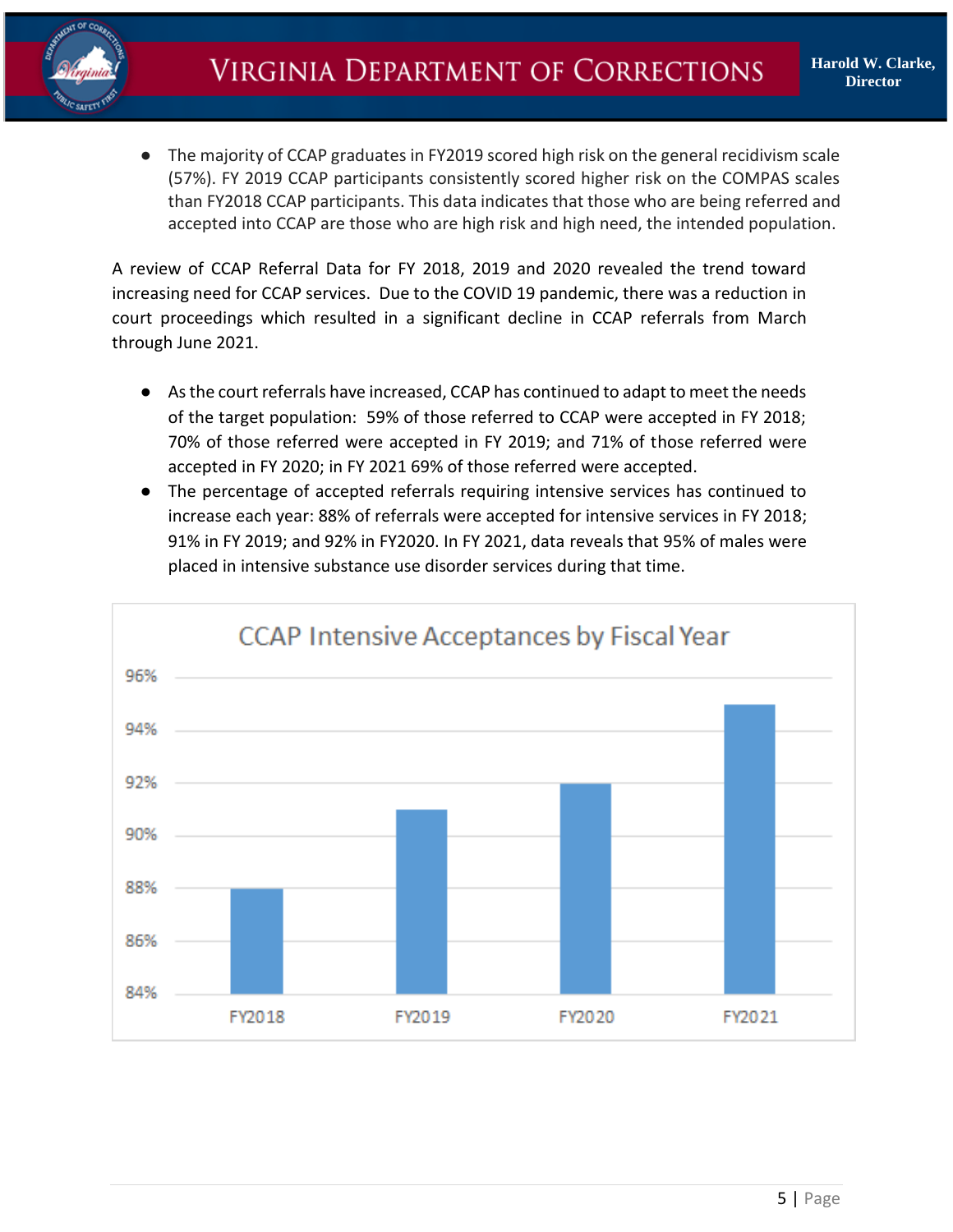

The COVID-19 pandemic has had a significant impact on referrals to the Community Corrections Alternative Programs during this reporting period. In FY2021, VADOC received 341 referrals to CCAP for males and 58 for females.

### **FY2021 Community Corrections Alternative Programs Summary**

In FY2021, the sentencing language of "successful completion of CCAP" was introduced to the judiciary. This language allowed program progress and skill acquisition to be the determiner of CCAP completion, rather than a time benchmark. Multidisciplinary placement meetings have been introduced in order to review each male participant's needs for their CCAP progress and which site would be best for meeting these needs. Female participants' needs are determined during the intake phase and recommendations are made for programming offered to meet these needs. Skill acquisition is gained through the therapeutic community structure of a multiphase level substance use disorder program. CCAP skill acquisition also includes cognitive programming, educational courses, and vocational opportunities. In addition, the resuming of the community employment opportunities in July 2021 has added skills to be gained concerning engagement with employees and maintaining of consistent employment. Enhancements to the CCAP engagement include an orientation process with additional journaling and expanded reentry process with inclusion of journals and Alumni Aftercare peer groups. All participants who complete substance use disorder services have a discharge summary completed recording their program progress as well as any recommendations for continuation of services and after care.

In response to the COVID 19 pandemic, the CCAP system adapted to include intakes from both the community and local jails at two moderate sites, Stafford and Harrisonburg. This model allows for a quarantine period per CDC guidelines and assessment completion prior to placement at the intensive site. The substance use disorder treatment providers conduct virtual substance use disorder assessments and screeners, such as the Addiction Severity Index and the Texas Christian University Drug Screen 5. The pandemic has also affected outside employment opportunities for CCAP participants; these activities were suspended starting March 2020, and resumed July 2021. Enhancement of the intake process also includes two journals for participants to begin engagement in treatment as well as the multidisciplinary placement meetings to determine needs.

Additionally, CCAP includes the VADOC Medication Assisted Treatment Reentry Initiative (MATRI). Participants interested in medication-assisted treatment (MAT) are assigned a recovery support navigator (RSN) to coach the individual during their time at CCAP. Prior to release, individuals have the opportunity to receive an injection of naltrexone which blocks the effects of opioids. The participant is encouraged to remain in the program for the first twelve months after release and is assisted by the RSN during this time. During FY2020, CCAP had eleven CCAP participants enrolled in MAT upon release, up from eight the previous year. Four were from Appalachian CCAP, four were from Chesterfield Women's CCAP, and two were from Brunswick CCAP. Additionally, one individual from Chesterfield Women's CCAP in FY2021 completed the